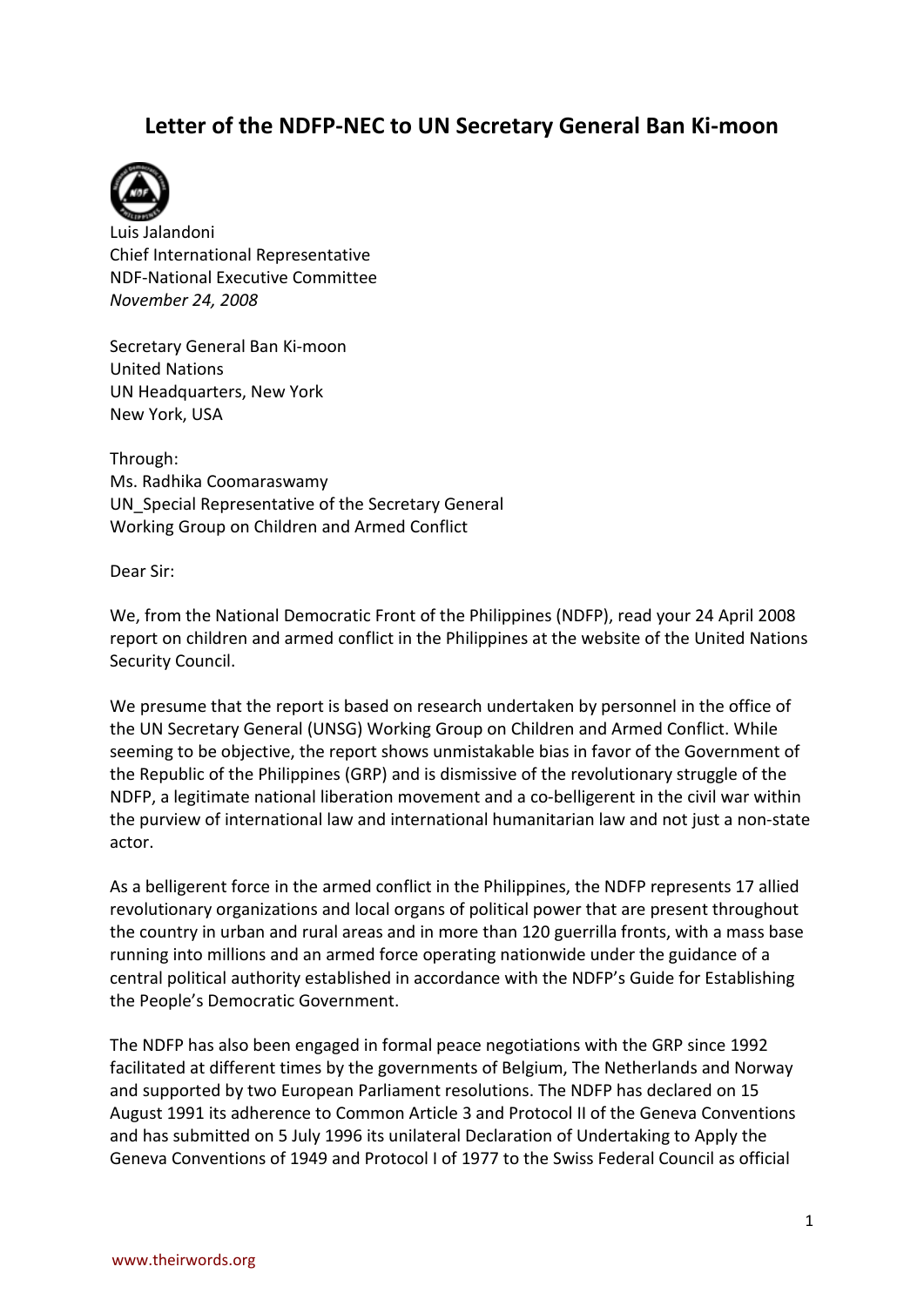depositary and the International Committee of the Red Cross (ICRC) as guardian of international humanitarian law.

Your report has relied one-sidedly on allegations by agencies of the GRP, especially the notoriously corrupt, vicious and inept Armed Forces of the Philippines (AFP), without hearing the side of the NDFP as required by standards and fundamental rules of fairness and due process. And it has sought to apply on the New People's Army (NPA) standards that are not even made absolutely applicable to States and are way beyond the scope of the UN Convention on the Rights of the Child and the Optional Protocol on the involvement of children in armed conflict.

Your report seeks to impose on the NPA adherence to the so-called Paris Principles which, by broadening the definition of child soldier, practically demand that children be separated from parents, families and the community under military attack by the reactionary armed forces in gross violation of the human rights and fundamental freedoms of the children. May we further point out that the children have the same right as any Filipino to aspire for a free, democratic and just society against an oppressive and exploitative social system, as well as the right to take part voluntarily in various unarmed ways in the overall struggle of the Filipino people for national and social liberation. We view the so-called Paris Principles to be lopsidedly in favor of the reactionary status quo and the counterrevolutionary state against a principled national liberation movement.

In case you have not been informed, may we reiterate that on 7 March 2005, we wrote a letter to your predecessor, Mr. Kofi Annan, asking that we be accorded the right to be heard in accordance with the essential requisites of fairness and due process on accusations by the GRP against the NPA for alleged violations of the rights of children in the armed conflict. We also provided him with a copy of the memorandum by the Executive Committee of the Communist Party of the Philippines (CPP), setting the minimum age of 18 for recruitment to the NPA, issued on 15 October 1999, more than two years before the Optional Protocol on the involvement of children in armed conflict came into force on 12 February 2002 and better upholds the rights of children than the minimum age of 16 for recruitment to the armed forces of the United States.

Despite the evidence provided by the UNICEF-commissioned study on how the CPP memorandum is being strictly implemented on the ground, your report unfairly highlighted and exaggerated the exception stated in the CPP memorandum of extending voluntary training to children 15 and above for the purpose of public safety and other non-combat functions, to impute so-called violations of children's rights to the NPA. It makes the unfounded claim that such children are "in practice…trainees or apprentices of the New People's Army" and that this supposed "NPA practice of inculcating children into its units" contradicts its own declared policy. Such prejudgment based on unsubstantiated reports is not only unfair but also a gross distortion of the truth. It reveals a clear bias by your office against the Filipino people's legitimate armed and political resistance to an oppressive and exploitative social system and malice in the false labeling and criminalization of the national liberation movement in the country.

We do consider it positive that your report acknowledges "the existing line of communication between the UNICEF and the NDFP", as well as the initiative taken by the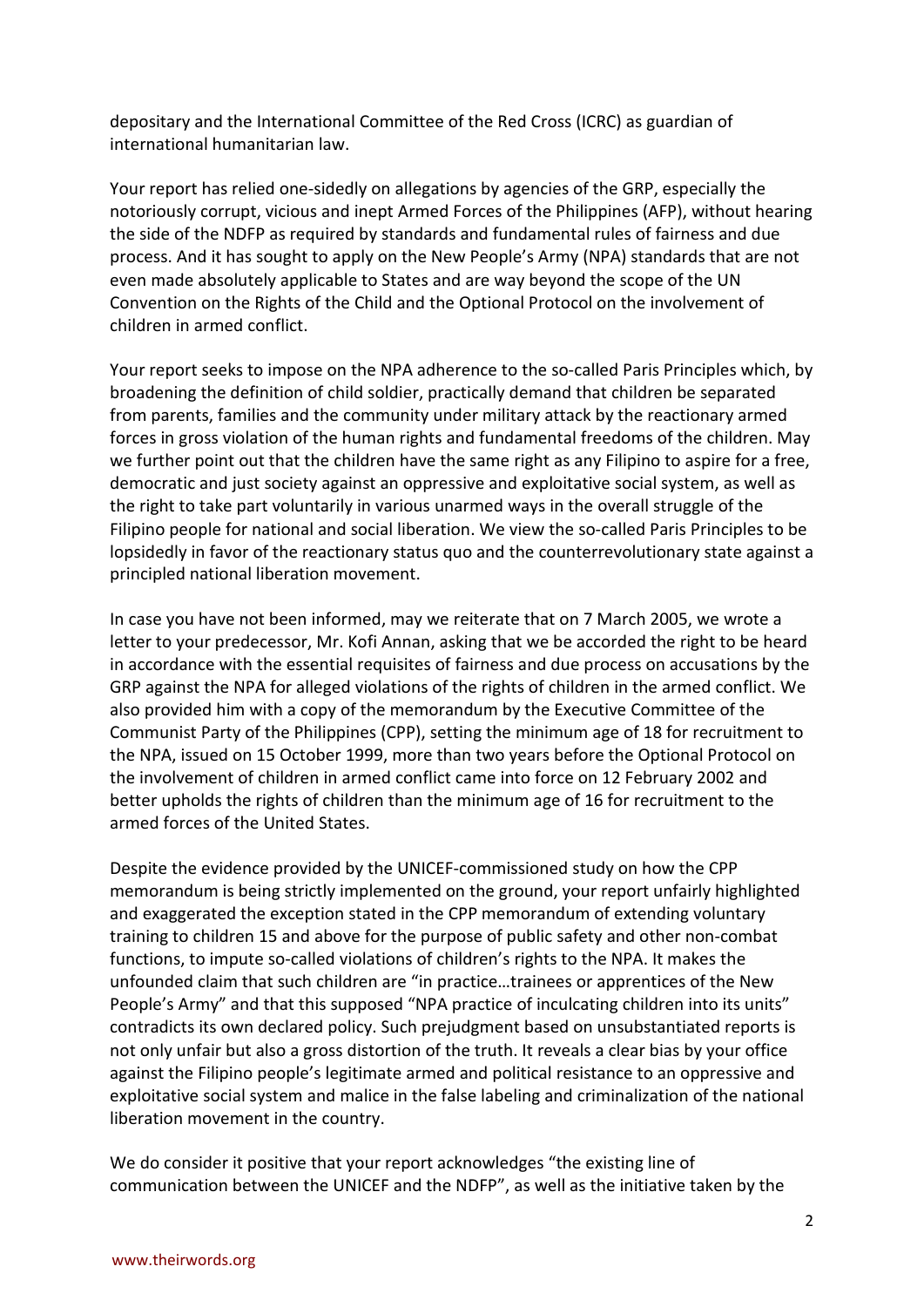NDFP in proposing to the GRP the participation of "representatives from UNICEF, the International Committee of the Red Cross (ICRC) and the Government of Norway as international observers in an investigation of 12 cases of children's deaths that had been filed with the Joint Monitoring Committee (JMC)". As you know, the JMC is the body mandated under the Comprehensive Agreement on Respect for Human Rights and International Humanitarian Law (CARHRIHL) between the GRP and the NDFP, to receive and investigate complaints of alleged violations of human rights and international humanitarian law by the armed forces of the two co-belligerent Parties.

We also consider it positive that you have recommended to the UN Country Team in the Philippines to engage the NDFP in earnest dialogue on the issue of children's rights in a situation of armed conflict.

But for the sake of truth and fairness, we must point out the glaring errors of fact in your report. These could have been avoided had the researchers in the office of the UNSG Working Group on Children and Armed Conflict taken the time to dialogue with and hear the side of the NDFP to ascertain the truth before making their "findings."

The claim of the GRP negotiating panel that the NDFP had refused its attempts to place in the agenda of the peace negotiations the issue of recruitment and use of children in combat is a blatant lie. The fact that we have proposed to the GRP the above-cited joint investigation on the death of 12 children within the frame and concrete provisions of CARHRIHL and with the participation of international observers shows that the NDFP is deeply committed to protect and uphold the rights of children in armed conflict under international law.

Under The Hague Joint Declaration, the CARHRIHL is the first item in the four-point substantive agenda in the peace negotiations between the GRP and the NDFP. It contains two provisions that pertain to the rights of children. Under No. 24 of Article 2 of Part III (Respect for Human Rights), children are protected against physical and mental abuse, prostitution, drugs, forced labor, homelessness and other forms of oppression and exploitation. Under Article 10 of Part IV (Respect for International Humanitarian Law) children are not allowed to take part in hostilities.

In the presence of officials of the Royal Norwegian Government, the current Third Party Facilitator in the peace negotiations, we have frequently called the attention of the GRP to the daily suffering and gross violations of the human rights of 90 percent of Filipino children, together with their worker and peasant parents, under the exploitative and oppressive rule of foreign monopolies and such local reactionaries as the big compradors, landlords and corrupt bureaucrats. We cited the use of child labor in sweatshops and agricultural plantations, the plight of street children and children in prison, the summary killing of children on mere suspicion of theft and drug use in several cities of the country, and the absolute failure of the GRP to provide for the health, educational and social needs of Filipino children. We consider these continuing violations of the human rights of children by the ruling classes, as represented by the GRP, as one of the just causes of the revolutionary struggle of the Filipino people.

In the situation of armed conflict, we have exposed the malicious and baseless accusations and consistently lambasted the GRP in the course of the peace negotiations for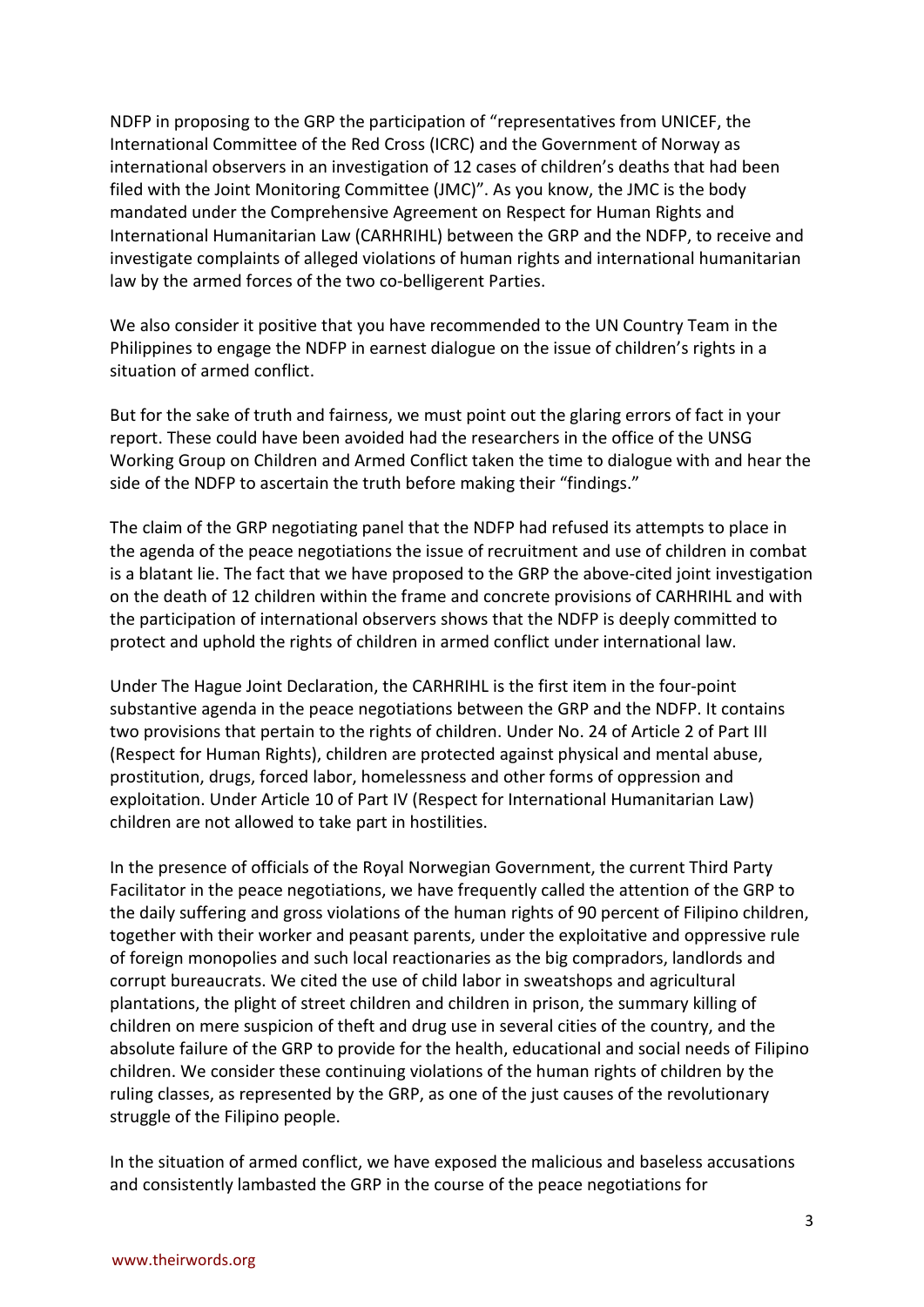manufacturing so-called cases of alleged use of child soldiers by the NPA in order to cover-up and condone the rampant violations of the human rights of children by the reactionary armed forces and police and provide them the license to kill, arrest, torture, detain and wantonly abuse the rights of children in military operations against communities suspected to be influenced or under the control of the NPA. We cited the killing of 9-year old Grecil Buya in Compostela Valley on 31 March 2007, as well as the illegal arrest and detention, physical abuse and involuntary servitude of Edfu de la Cruz and Levi Mabanan, whose parents (in the case of Edfu) and surrogate father (in the case of Levi) were summarily killed by the GRP military in their respective houses as suspected NPA members.

Even your own report states that out of the purported "31 children allegedly associated with the NPA (who) were taken into custody by the AFP in combat operations….at least 10 reported being beaten or subjected to other physical violence while in custody, with some being exposed to media and presented as 'NPA child combatants'". Indeed, children have become special targets in GRP military operations under the Gloria Macapagal-Arroyo regime. And this is in the agenda of the peace negotiations between the GRP and the NDFP.

We notice that your report does not contain enough details on alleged violations of the rights of children by the NPA. We are therefore asking for a bill of particulars on these allegations to enable us to look into and investigate the cases through the NDFP-section in the JMC and Joint Secretariat (JS). For your information, the Royal Norwegian Government has recently extended support to the NDFP-JS for conducting on-the-spot investigation and fact-finding missions of reported violations of human rights filed with the JMC.

We take this opportunity to share with you a list of some pertinent update on the violations of the rights of children by the reactionary armed forces based on complaints and documents received by the JMC. It might include some of the cases covered by the researchers in the office of the UNSG Working Group on Children and Armed Conflict.

Finally, we wish that your office would take a more comprehensive and balanced view of the situation of Filipino children to have a full understanding and consideration of the following points:

First, more than 90 per cent of children in the country, together with their parents, are exploited and oppressed and subjected to gross and systematic violations of civil, political, social, economic and cultural rights by foreign monopoly interests and their local reactionary agents.

Second, the aforesaid rampant violations of the rights of children are a casus belli, a cause for the Filipino people and revolutionary forces to wage a revolutionary struggle for national and social liberation.

Third, as noted in your own report, whenever the counterrevolutionary state unleashes its military, police and irregular forces in campaigns of suppression under Oplan Bantay Laya against the people in certain regions, provinces, areas or communities, the children suffer most from aerial and artillery bombardments and indiscriminate gunfire, the occupation of schoolhouses as barracks, the food blockades and the forced evacuation of the people.